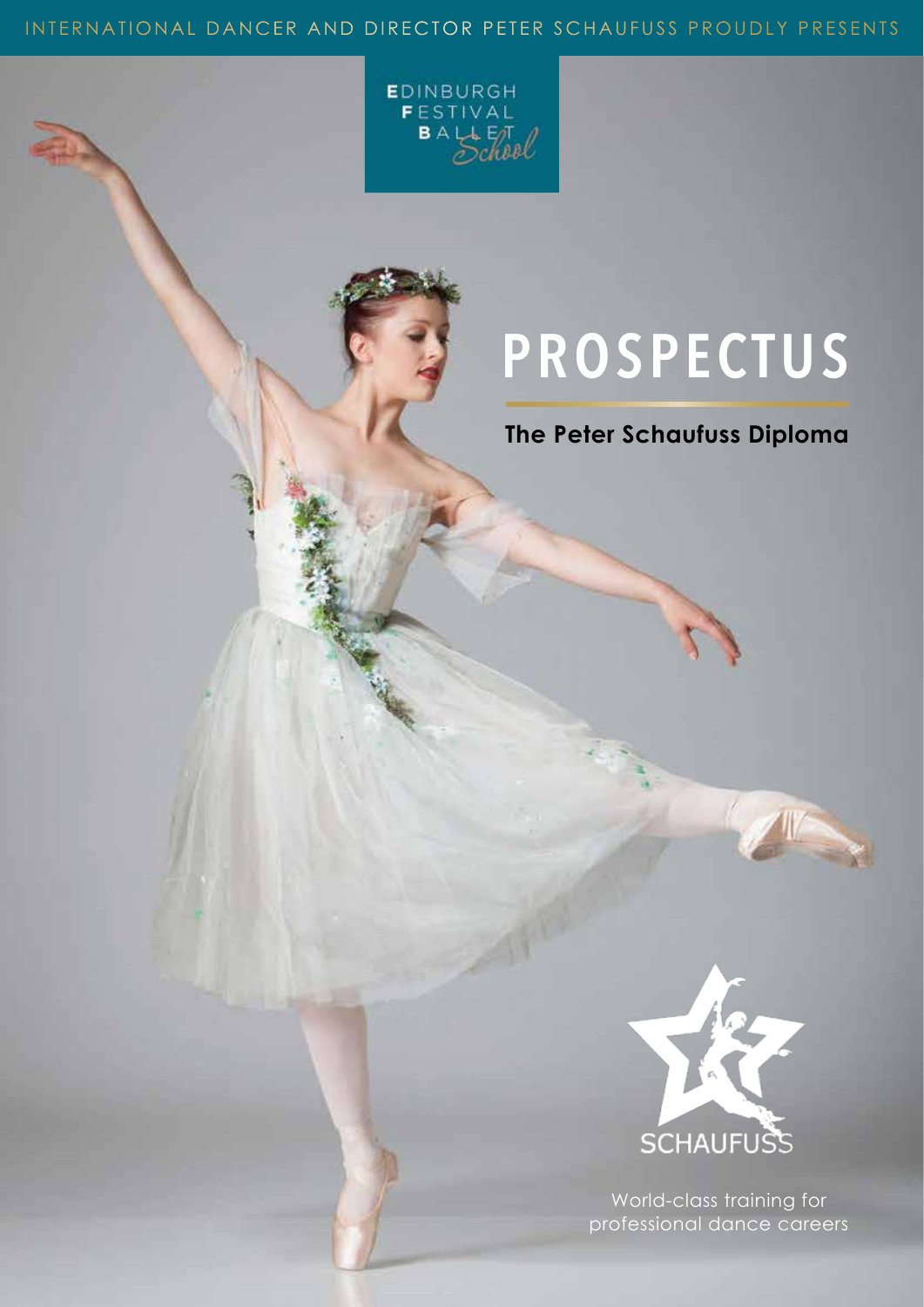# **Welcome**

Edinburgh Festival Ballet School is a new ballet academy in Scotland's capital city. Founded by internationally-renowned dancer and director Peter Schaufuss, the full-time school will provide world-class training for those looking to pursue a professional career in dance.

Using his unrivalled experience and knowledge of the industry, Schaufuss himself has written course content designed to challenge students and propel them towards a successful career in ballet. On completion of three years' training at Edinburgh Festival Ballet School, graduates will be presented with The Peter Schaufuss Diploma.

Edinburgh Festival Ballet will be based at Saint Stephen's in the heart of the city. The Grade A-listed building, designed by William Playfair, is one of Edinburgh's most iconic venues and features one of Scotland's largest dance spaces.

Graduates of Edinburgh Festival Ballet School will be invited to audition for Edinburgh's newest performance dance company to be established by Olivier Award winner Schaufuss.

### **Course content**

The Peter Schaufuss Diploma course is designed to support students pursuing a career in performance with a specific focus on ballet. Classical ballet education will incorporate technical tuition in adage and corps de ballet repertoire, solos, pas de deux and virtuosity.

Beyond the basis of technical excellence, the diploma will nurture a wider range of skills required by the professional performers of tomorrow.

career has performed and directed all over the world with leading companies including Mariinsky Ballet Paris Opera Ballet, Royal Ballet, New York City Ballet, Royal Danish Ballet, and English National Ballet.

Complementary subjects will be offered, such as drama, anatomy, pilates and yoga as well as dance history, music and choreographic





styles supported by theatre visits and workshops with guest tutors.

As further preparation to break into such a demanding and rewarding industry, students will be mentored in audition techniques and performance style, with the ultimate aim of achieving artistic eloquence on any stage.

As a showcase of their progress and of how their skills translate into a professional career, students will have the opportunity to give public performances of productions throughout each academic year at the iconic Saint Stephen's and Rose Theatre.



Peter Schaufuss is the founder of The English **National** Ballet School who, in a stellar

### **Peter Schaufuss**





I joined what was London Festival Ballet School (now English National Ballet) in the very first year under the artistic direction of Peter Schaufuss. The training we received was work class and tailor-made to nurture think first year under the artistic direction of Peter Schaufuss. The training we received was world class and tailor-made to nurture thinking artists who were versatile and well-schooled in many classical traditions. Peter's reputation attracted the best teachers and coaches in the world and my time in the school gave me the best possible tools to be successful in my career.

#### **Hope Muir** Artistic Director of Charlotte Ballet, USA